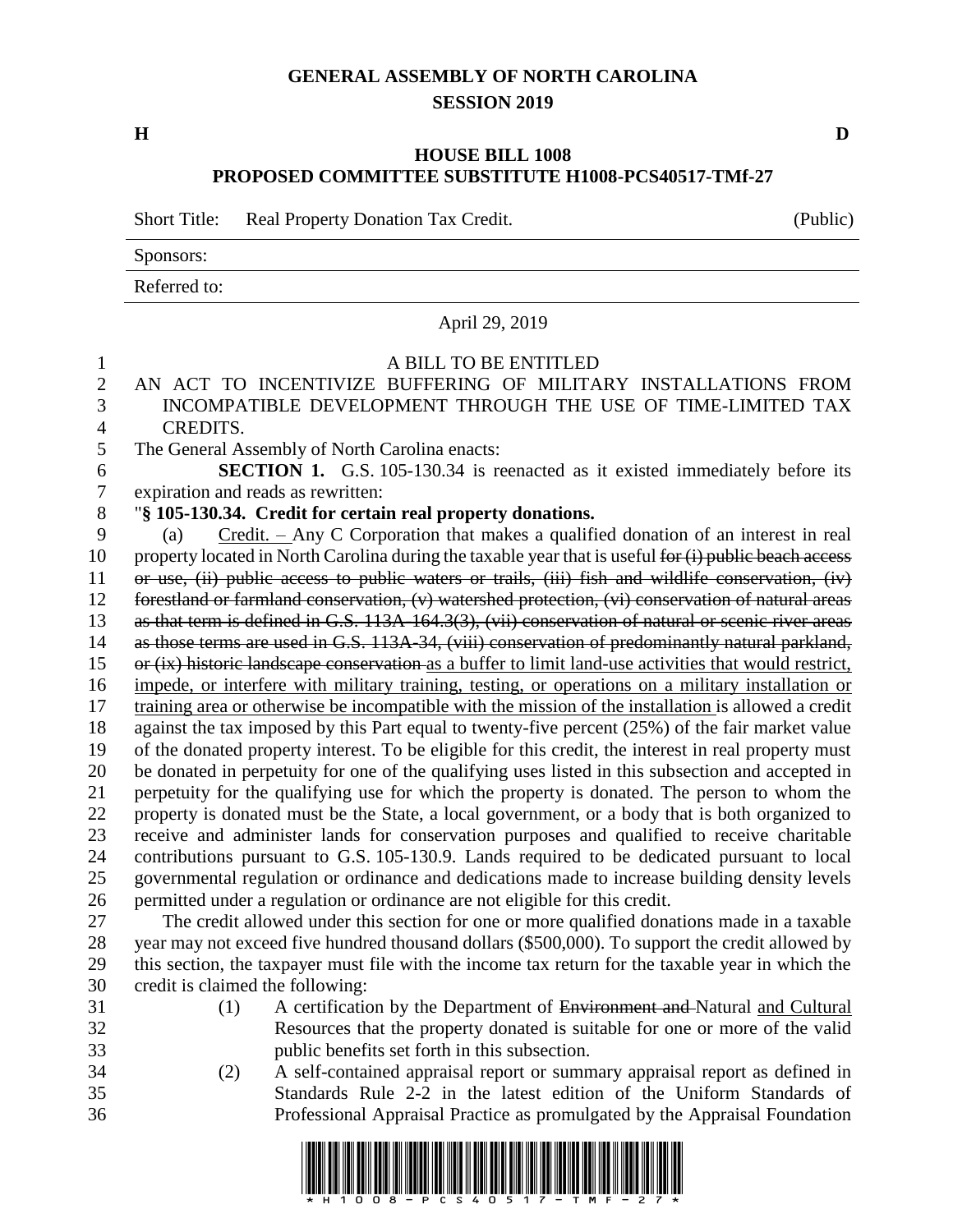|                                                       |                                                                                                   | <b>General Assembly Of North Carolina</b>             |                                                                       | <b>Session 2019</b>                                                                                                                                                                                                                         |
|-------------------------------------------------------|---------------------------------------------------------------------------------------------------|-------------------------------------------------------|-----------------------------------------------------------------------|---------------------------------------------------------------------------------------------------------------------------------------------------------------------------------------------------------------------------------------------|
| $\mathbf{1}$<br>$\overline{2}$<br>3<br>$\overline{4}$ |                                                                                                   | report.                                               |                                                                       | for the property. For fee simple absolute donations of real property, a taxpayer<br>may submit documentation of the county's appraised value of the donated<br>property, as adjusted by the sales assessment ratio, in lieu of an appraisal |
| 5<br>6                                                | (b)                                                                                               |                                                       |                                                                       | Limitation. $\overline{\phantom{a}}$ The credit allowed by this section may not exceed the amount of tax<br>imposed by this Part for the taxable year reduced by the sum of all credits allowed, except                                     |
| 7<br>8<br>9                                           | (c)<br>succeeding five years.                                                                     | payments of tax made by or on behalf of the taxpayer. |                                                                       | $Carryforward. - Any unused portion of this credit may be carried forward for the next$                                                                                                                                                     |
| 10<br>11                                              | (d)                                                                                               |                                                       |                                                                       | No Double Benefit. $-$ That portion of a qualifying donation that is the basis for a credit<br>allowed under this section is not eligible for deduction as a charitable contribution under                                                  |
| 12                                                    | G.S. 105-130.9."                                                                                  |                                                       |                                                                       |                                                                                                                                                                                                                                             |
| 13<br>14                                              |                                                                                                   |                                                       | expiration, is recodified as G.S. 105-153.11, and reads as rewritten: | <b>SECTION 2.</b> G.S. 105-151.12 is reenacted as it existed immediately before its                                                                                                                                                         |
| 15                                                    |                                                                                                   |                                                       | "§ 105-153.11. Credit for certain real property donations.            |                                                                                                                                                                                                                                             |
| 16                                                    | (a)                                                                                               |                                                       |                                                                       | $Credit.$ - An individual or pass-through entity that makes a qualified donation of an                                                                                                                                                      |
| 17<br>18                                              |                                                                                                   |                                                       |                                                                       | interest in real property located in North Carolina during the taxable year that is useful for $(i)$<br>public beach access or use, (ii) public access to public waters or trails, (iii) fish and wildlife                                  |
| 19                                                    |                                                                                                   |                                                       |                                                                       | conservation, (iv) forestland or farmland conservation, (v) watershed protection, (vi)                                                                                                                                                      |
| 20                                                    |                                                                                                   |                                                       |                                                                       | conservation of natural areas as that term is defined in G.S. 113A-164.3(3), (vii) conservation of                                                                                                                                          |
| 21                                                    |                                                                                                   |                                                       |                                                                       | natural or scenic river areas as those terms are used in G.S. 113A-34, (viii) conservation of                                                                                                                                               |
| 22                                                    |                                                                                                   |                                                       |                                                                       | predominantly natural parkland, or (ix) historic landscape conservation as a buffer to limit                                                                                                                                                |
| 23                                                    | land-use activities that would restrict, impede, or interfere with military training, testing, or |                                                       |                                                                       |                                                                                                                                                                                                                                             |
| 24                                                    |                                                                                                   |                                                       |                                                                       | operations on a military installation or training area or otherwise be incompatible with the                                                                                                                                                |
| 25                                                    |                                                                                                   |                                                       |                                                                       | mission of the installation is allowed a credit against the tax imposed by this Part equal to                                                                                                                                               |
| 26                                                    |                                                                                                   |                                                       |                                                                       | twenty-five percent (25%) of the fair market value of the donated property interest. To be eligible                                                                                                                                         |
| 27                                                    |                                                                                                   |                                                       |                                                                       | for this credit, the interest in property must be donated in perpetuity for one of the qualifying                                                                                                                                           |
| 28                                                    |                                                                                                   |                                                       |                                                                       | uses listed in this subsection and accepted in perpetuity for the qualifying use for which the                                                                                                                                              |
| 29                                                    |                                                                                                   |                                                       |                                                                       | property is donated. The person to whom the property is donated must be the State, a local                                                                                                                                                  |
| 30                                                    |                                                                                                   |                                                       |                                                                       | government, or a body that is both organized to receive and administer lands for conservation                                                                                                                                               |
| 31                                                    |                                                                                                   |                                                       |                                                                       | purposes and qualified to receive charitable contributions under the Code. Lands required to be                                                                                                                                             |
| 32                                                    |                                                                                                   |                                                       |                                                                       | dedicated pursuant to local governmental regulation or ordinance and dedications made to                                                                                                                                                    |
| 33<br>34                                              | credit.                                                                                           |                                                       |                                                                       | increase building density levels permitted under a regulation or ordinance are not eligible for this                                                                                                                                        |
| 35                                                    |                                                                                                   |                                                       |                                                                       | To support the credit allowed by this section, the taxpayer must file with the income tax return                                                                                                                                            |
| 36                                                    |                                                                                                   |                                                       | for the taxable year in which the credit is claimed the following:    |                                                                                                                                                                                                                                             |
| 37                                                    | (1)                                                                                               |                                                       |                                                                       | A certification by the Department of Environment and Natural and Cultural                                                                                                                                                                   |
| 38                                                    |                                                                                                   |                                                       |                                                                       | Resources that the property donated is suitable for one or more of the valid                                                                                                                                                                |
| 39                                                    |                                                                                                   |                                                       |                                                                       | public benefits set forth in this subsection. The certification for a qualified                                                                                                                                                             |
| 40                                                    |                                                                                                   |                                                       |                                                                       | donation made by a pass-through entity must be filed by the pass-through                                                                                                                                                                    |
| 41                                                    |                                                                                                   | entity.                                               |                                                                       |                                                                                                                                                                                                                                             |
| 42                                                    | (2)                                                                                               |                                                       |                                                                       | A self-contained or summary appraisal report as defined in Standards Rule                                                                                                                                                                   |
| 43                                                    |                                                                                                   |                                                       |                                                                       | 2-2 in the latest edition of the Uniform Standards of Professional Appraisal                                                                                                                                                                |
| 44                                                    |                                                                                                   |                                                       |                                                                       | Practice as promulgated by the Appraisal Foundation for the property. For fee                                                                                                                                                               |
| 45                                                    |                                                                                                   |                                                       |                                                                       | simple absolute donations of real property, a taxpayer may submit                                                                                                                                                                           |
| 46                                                    |                                                                                                   |                                                       |                                                                       | documentation of the county's appraised value of the donated property, as                                                                                                                                                                   |
| 47                                                    |                                                                                                   |                                                       |                                                                       | adjusted by the sales assessment ratio, in lieu of an appraisal report.                                                                                                                                                                     |
| 48                                                    | $\left( a1\right)$                                                                                |                                                       |                                                                       | Individuals. – The aggregate amount of credit allowed to an individual in a taxable                                                                                                                                                         |
| 49                                                    |                                                                                                   |                                                       |                                                                       | year under this section for one or more qualified donations made during the taxable year, whether                                                                                                                                           |
| 50                                                    | made directly or indirectly as owner of a pass-through entity, may not exceed two hundred fifty   |                                                       |                                                                       |                                                                                                                                                                                                                                             |
| 51                                                    |                                                                                                   |                                                       |                                                                       | thousand dollars (\$250,000). In the case of property owned by a married couple, if both spouses                                                                                                                                            |
|                                                       | Page 2                                                                                            |                                                       | House Bill 1008                                                       | H1008-PCS40517-TMf-27                                                                                                                                                                                                                       |